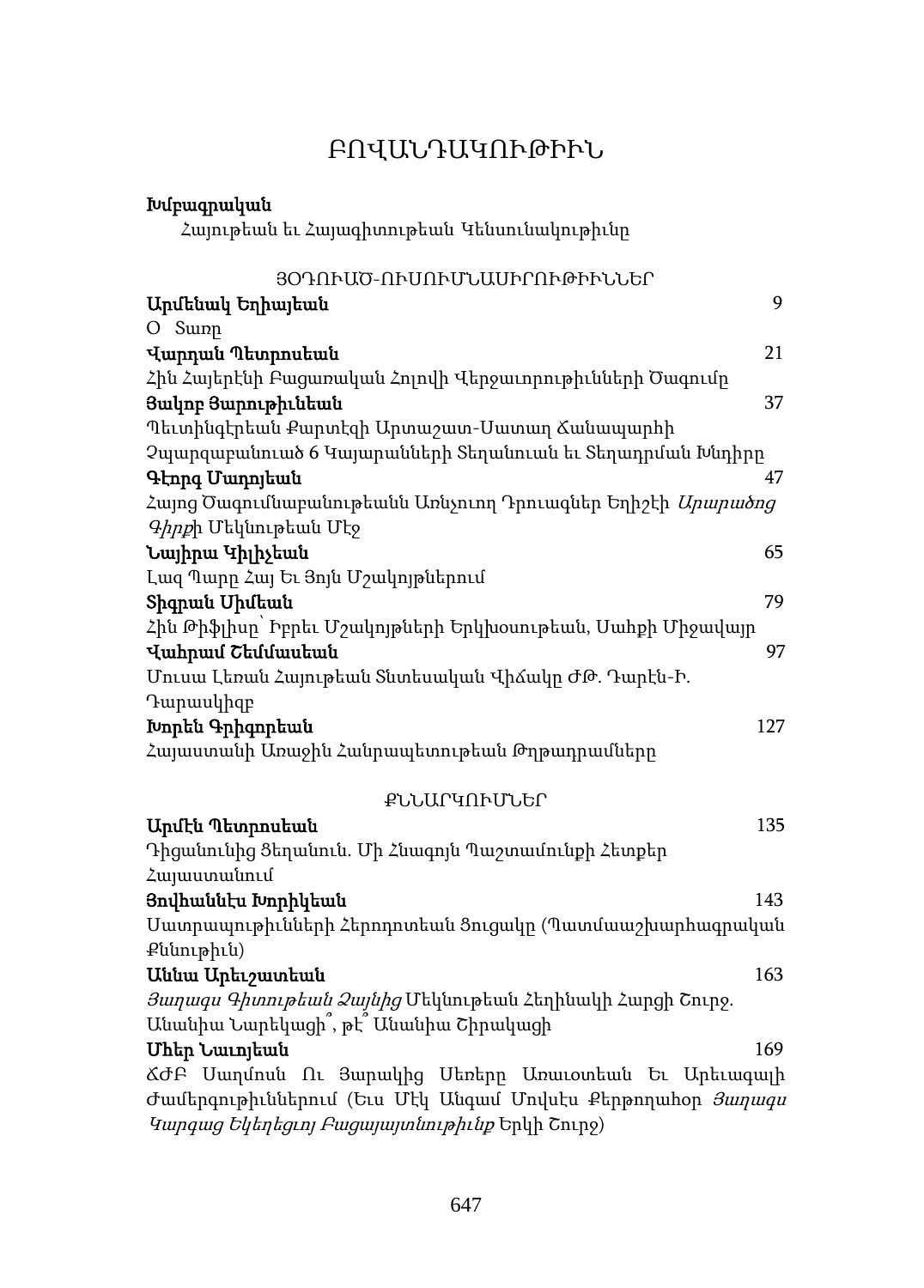| Արսէն Շահինեան                                                   | 195 |
|------------------------------------------------------------------|-----|
| Արմինիյա Արաբական Նահանգի Ու Նրա Վարչական Միաւորների             |     |
| Բնակչութեան Մօտաւոր Թուաքանակը                                   |     |
| Արծուի Բախչինեան                                                 | 205 |
| Հայաստանի Հանրապետութիւն Եւ Չէխոսլովակիա (1918-1920).            |     |
| Երկու Նորանկախ Հանրապետութիւնների Առաջին Կապերը                  |     |
| Քնարիկ Աբրահամեան                                                | 215 |
| Ինքնութեան Յաղթահարման Բարդոյթը                                  |     |
| Փիթրը Սուրեանի <i>Միրի</i> Վէպում                                |     |
| Վիքի Չափարեան                                                    | 221 |
| Հայկական Ցեղասպանութիւնը` Մ. Նահանգներու Նախագահ Ճորձ Ու.        |     |
| Պուշի եւ Պարաք Օպամայի Ելոյթներուն Ընդմէջէն                      |     |
| Եւգենիա Պատուրեան, Վալենտինա Գէորգեան,                           | 257 |
| <b>Umphmu Umphinutmu</b>                                         |     |
| Uրդեօ՞ք «Googling»ը Տեխնիկա է. Ի՞նչ Կարող է Բացայայտել Համացանցը |     |
| Հայաստանի Հանրապետութեան Հասարակական                             |     |
| Կազմակերպութիւնների Մասին                                        |     |
| Uznun Հայրապետեան                                                | 269 |
| Բառակերտութիւնը Որպէս Լեզուի                                     |     |
| Հաղորդակցական Գործառոյթի Իրացում                                 |     |
| ՀՐԱՊԱՐԱԿՈՒՄՆԵՐ                                                   |     |
| Կարինէ Ալեքսանեան                                                | 283 |
| Ալեքսանդրապոլի Գաւառի Տեղական Իշխանութեան Գործունէութիւնը        |     |
| Թուրքական Ռազմակալման Շրջանում (Մայիս-Դեկտեմբեր 1918)            |     |
| Անդրանիկ Տագէսեան                                                | 301 |
| Բանահիւսական Գոհարներ Հաձնոյ Բարբառով                            |     |
| Կարինէ Ռաֆայէլեան                                                | 309 |
| Դերենիկ Դեմիրձեանի Նորայայտ Ձեռագիրը.                            |     |
| Ղարաբաղի Եւ Նախիջեւանի Արծարծումներ                              |     |
| Վարդան Մատթէոսեան                                                | 339 |
| Թէոդիկին Ուղղուած Նորայայտ Նամակներ                              |     |
| Զաւէն Մսրրլեան                                                   | 377 |
| Ջանքեր՝ Զուիցերիոյ Խորհրդարանին Կողմէ                            |     |
| Հայոց Ցեղասպանութեան Ճանաչման Գծով                               |     |
|                                                                  |     |

## ՀԱՂՈՐԴՈՒՄՆԵՐ

| Արմէն Մարգսեան                                               | 389 |
|--------------------------------------------------------------|-----|
| Առած-Ասացուածքները, Անէծք-Օրհնանքները Եւ Հանելուկները Արցախի |     |
| Բանահիւսութեան Մէջ                                           |     |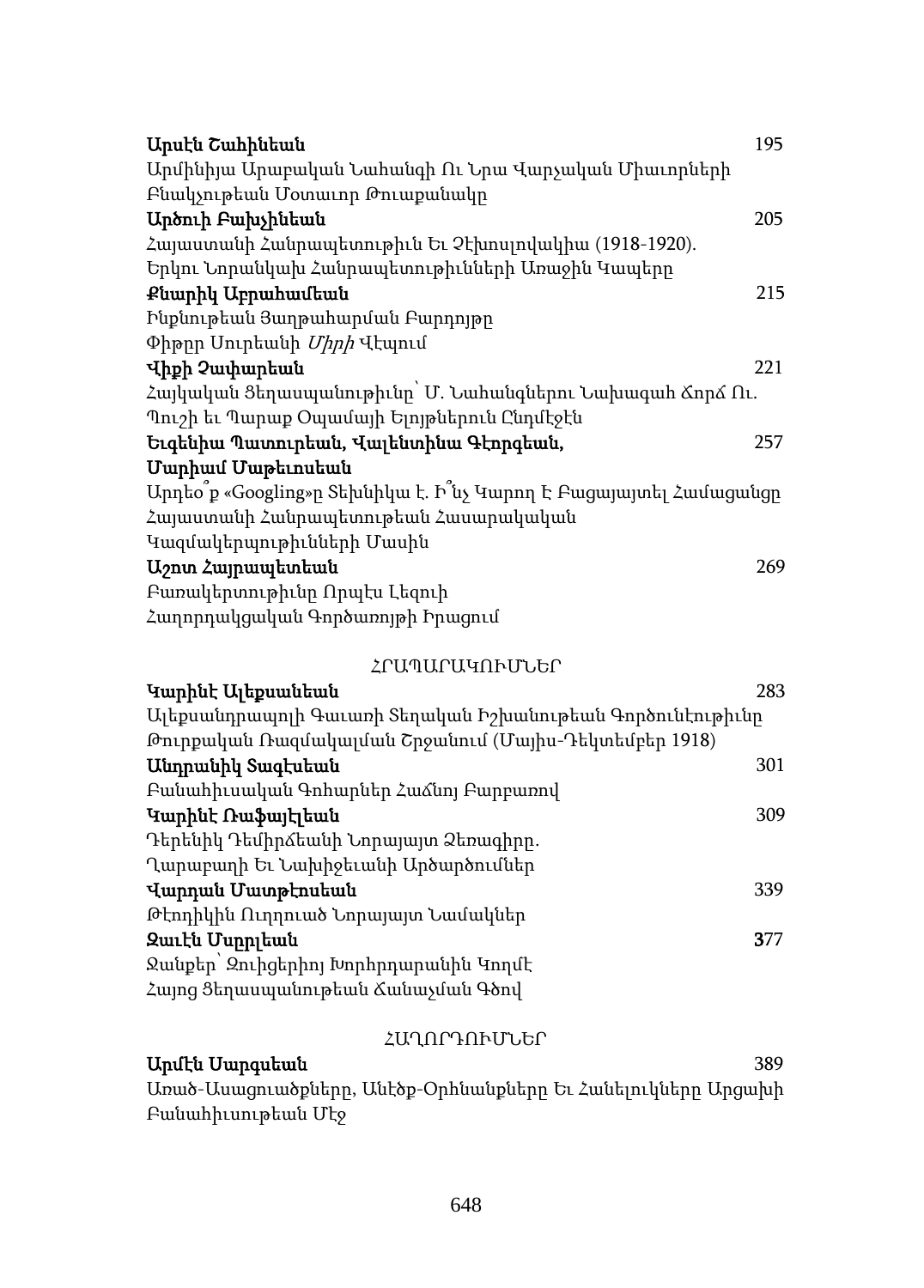| Uynun 9. Uwuniyuntuu                                   | 403 |
|--------------------------------------------------------|-----|
| Թուագրութեամբ Հնագոյն, Թ. Դարի Խաչաքանդակ Քար Մեղրու   |     |
| Տարածաշրջանից                                          |     |
| Թամարա Մինասեան                                        | 411 |
| Գտչավանքի Եւ Դիզակ Գաւառի Ձեռագրական Ժառանգութիւնը     |     |
| Լիլիան Յովակիմեան                                      | 425 |
| Հայր Եւ Հայկականը Ֆէօդոր Տիւտչեւի                      |     |
| Beglets (Փախստականը) Վէպում                            |     |
| Յասմիկ Եսայեան                                         | 433 |
| Կալիֆորնիայի Հայ Պարբերական Մամուլը 1900-1930ականներին |     |
| Էտուար Թորիկեան                                        | 451 |
| Նիկողոս Թահմիզեանի Երաժշտագիտական Ներդրումը            |     |
| ՅՈՒՇԱԳՐՈՒԹԻՒՆ                                          |     |
| Հրանուշ Խառատեան                                       |     |
| Ի. Դարի Միջնադար (Իսլամացուած, Իսլամացած,              | 465 |
| Ալեւիացած, Ծպտեալ Հայերը Թուրքիայում) (Բ.)             |     |
| Դանաբուրան Գիւղի Միակ Հայկական Ընտանիքը                | 479 |
| էլ Վախենալու Բան Չի Մնացել, Ամէն Ինչ էլ Արել           | 485 |
| <b>Uti</b> Utiq 2tin                                   |     |
| Մտամբուլի Հայերը Անատոլիայից Եկած Հայերի               | 497 |
| Հայութիւնը` Քիչ, Քրդութիւնը` Մեծ Են Ընդունում          |     |
| Թունջելիի Հայր                                         | 502 |
| Սովորաբար Մարդու Ծագումը, Որքան էլ Թաքցնի,             | 511 |
| Ինչ Որ Կերպ Իմացւում է                                 |     |
| Ես Հայ Չեմ, Անշուշտ. Չնայած Իմ                         | 519 |
| Բոլոր Ազգականներն, Իսկապէս, Կարծես Թէ Հայեր Են         |     |
| Իսրայէլցիների, Յոյների, Վրացիների Նկատմամբ             | 524 |
| Ատելութիւն Չկալ. Մեծ Ատելութիւնը Հայերի Նկատմամբ Է     |     |
| Իրենց Հայ Լինեյը Չեն Ժխտում, Բայց Շատ Են Ձուլուել,     | 539 |
| Մուսուլման Են Դարձել                                   |     |
|                                                        |     |

### ԳՐԱԽՕՍԱԿԱՆՆԵՐ

| Անի Կոջոյեան                                                       | 563 |
|--------------------------------------------------------------------|-----|
| Ppywlunw bi Zwywunwlu. Ltanih, Nwinuniptwli bi Nwinniuh            |     |
| <i>Ուսումնասիրութիւններ</i> , խմբ. (Մաքսիմ Ֆոմին, Ալվարդ Ճիւանեան, |     |
| Միմրս ՄրքՄաթունա                                                   |     |
| Վարդի Քէշիշեան                                                     | 567 |
| Uէն Արեւշատեան, <i>Uարգիս Բերիացի, Յաղագս Աշխարհի Եւ Այլ</i>       |     |
| Մասնաւոր Իրաց                                                      |     |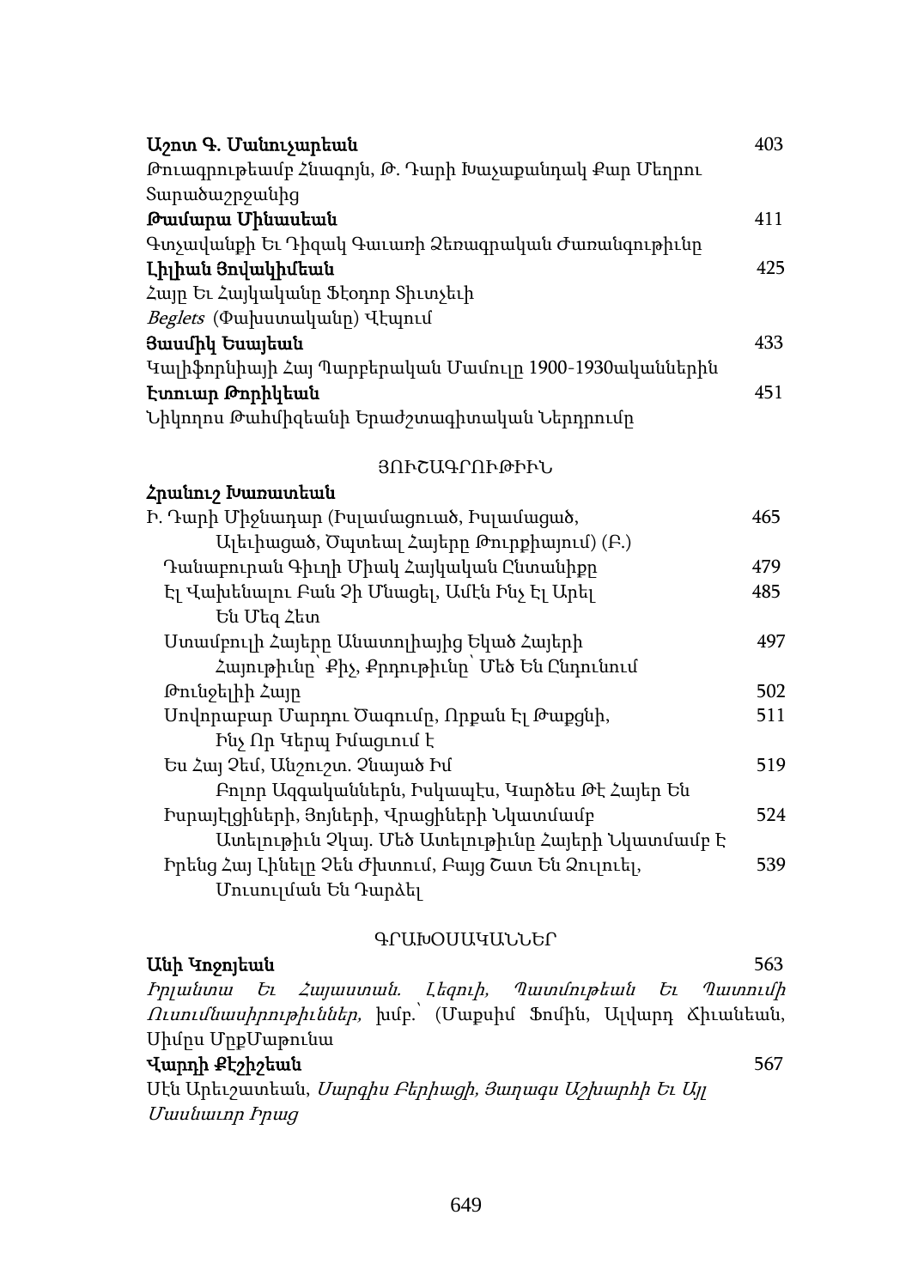| Քլոտ Մութաֆեան, <i>Արեւելքի Հայաստանը (ԺԱ.-ԺԴ. Դար)</i><br>Թէոֆանիս Մալքիտիս | 575         |
|------------------------------------------------------------------------------|-------------|
| Վարուժան Պօղոսեան, <i>Զմիւռնիոյ 1922ի Աղէտր (Փաստաթուղթերու</i>              |             |
| $\sigma$ nnn $\eta$ u $\delta$ nl)                                           |             |
| Վարդան Մատթէոսեան                                                            | 577         |
| Անդրանիկ Տագէսեան եւ Արմէն Իւրնէշլեան,                                       |             |
| Լիբանանահայ Գիրքը 1894-2012 Մատենագիտական Ցանկ                               |             |
|                                                                              |             |
| ՄԱՀԱԳՐՈՒԹԻՒՆ                                                                 | 595         |
| Վահան Սարգսեան (1954-2011), Պետրոս Հաձեան (1933-2012), Նիկոլալ               |             |
| Քոթանջեան (1948-2013), Մարջրրի Յուսէփեան (1922-2013),                        | Բաբկէն      |
| Յարութիւնեան (1941-2013), Ռուբէն Գասպարեան (1962-2013), Էդիկ                 |             |
| Զոհրաբեան (1939-2013), Ալմաստ Զաքարեան (1923-2013),                          | Fnphu       |
| Զուրապով (1945-2013), Արաքսի Սարեան (1937-2013),                             | <b>Uhtp</b> |
| Կարապետեան (1939-2013), Արսէն Արք. Բէրբէրեան (1937-2013)                     |             |
|                                                                              |             |
| ՑԱՆԿԵՐ                                                                       |             |
| Եղիա Ներսէսեան                                                               | 627         |
| Հայ Դրամագիտութեան Մատենագիտութիւն                                           |             |
|                                                                              |             |
| ՀԱՅԿԱԶԵԱՆ ՀԱՄԱԼՍԱՐԱՆ                                                         |             |
| Հայկազեան Հայագիտական Հանդէսի ԼԳ. Հատորի                                     | 639         |
| Շնորհանդէսը Պէյրութի Մէջ                                                     |             |
| Աշխատակիցներու Ուշադրութեան                                                  | 643         |
| Բովանդակութիւն                                                               | 647         |
|                                                                              |             |
| <b>TABLE OF CONTENTS</b>                                                     |             |
|                                                                              |             |
| <b>EDITORIAL</b>                                                             |             |
| The Vitality of Armenians and Armenian Studies                               | 3           |
|                                                                              |             |
| <b>ARTICLES AND STUDIES</b>                                                  |             |
| Armenag Yeghiayan                                                            | 9           |
| The Letter $\boldsymbol{0}$ in the Armenian Alphabet and its Complications   |             |
| Vartan Petrosyan                                                             | 21          |
| The Origin of Ablative Case Endings in Old Armenian                          |             |
| Hakob Harutyunyan                                                            | 37          |
| The Location of Six Stations on the                                          |             |
| Artashat-Satala Road According to Tabula Peutingeriana                       |             |
|                                                                              |             |

Եղիա Ներսէսեան 627

Ռաֆֆի Չերչեան 573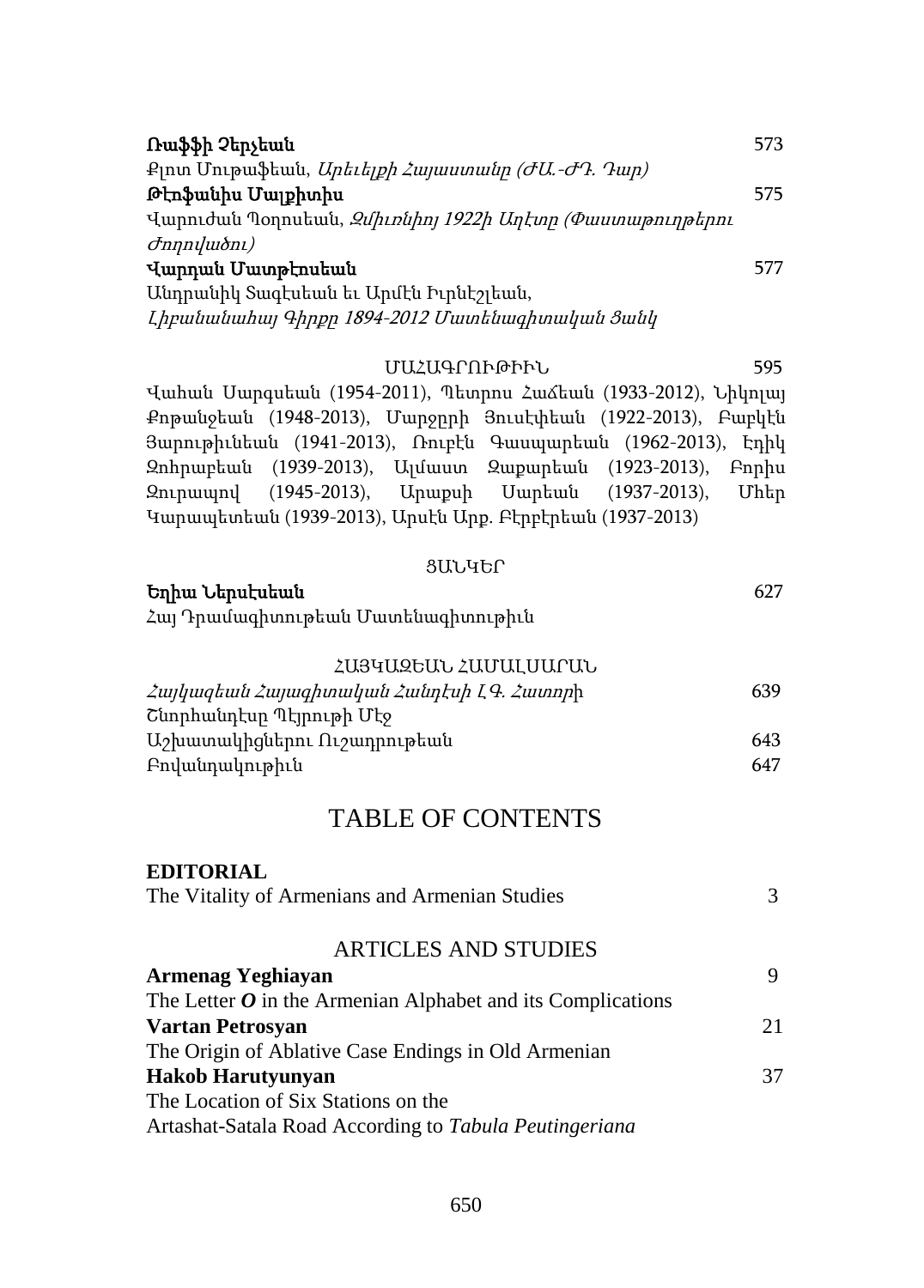| <b>Gevorg Madoyan</b>                                                                        | 47  |
|----------------------------------------------------------------------------------------------|-----|
| Fragments on the Lineage of Armenians in Yeghishe's                                          |     |
| Interpretation of The Book of Jubilees                                                       |     |
| Naira Kilichyan                                                                              | 65  |
| The Laz Dance in Armenian and Greek Cultures                                                 |     |
| <b>Tigran Simyan</b>                                                                         | 79  |
| Old Tbilisi as a Milieu of Cultural Integrative Dialogue                                     |     |
| Vahram Shemmassian                                                                           | 97  |
| The Economy of Armenian Musa Dagh in the 19 <sup>th</sup> and Early 20 <sup>th</sup> Century |     |
| <b>Khoren Grigoryan</b>                                                                      | 127 |
| Banknotes of the First Republic of Armenia                                                   |     |

## **SCRUTINY**

| <b>Armen Petrosyan</b>                                                              | 135 |
|-------------------------------------------------------------------------------------|-----|
| From Theonym to Ethnonym: Traces of an Ancient Cult in Armenia                      |     |
| <b>Hovhannes Khorikian</b>                                                          | 143 |
| Herodotus' List of the Satrapies (A Historico-Geographic Study)                     |     |
| Anna Arevshatyan                                                                    | 163 |
| Who Is the Author of the Interpretation of "Haghakes Kidutyan Tsaynits":            |     |
| Anania Narekatsi or Anania Shirakatsi?                                              |     |
| <b>Mher Navoyan</b>                                                                 | 169 |
| The 112 <sup>th</sup> Psalm and its Parallel Genres in Morning and Sunrise Services |     |
| Arsen K. Shahinyan                                                                  | 195 |
| An Estimation of the Population Figures of the                                      |     |
| Wilayat Arminiya and Its Administrative Units                                       |     |

| Artsvi Bakhchinyan                                                  | 205 |
|---------------------------------------------------------------------|-----|
| The First Contacts Between the Republics of                         |     |
| Armenia and Czechoslovakia (1918-1920)                              |     |
| <b>Knarig Aprahamian</b>                                            | 215 |
| Addressing the Identity Conundrum in                                |     |
| Peter Sourian's Novel Miri                                          |     |
| <b>Vicky Tchaparian</b>                                             | 221 |
| The Armenian Genocide in American Presidency Discourses from George |     |
| W. Bush to Barack Obama: A Political Discourse Analysis Study       |     |
| Yevgenya Paturyan, Valentina Gevorgyan, Mariam Matevosyan           | 257 |
| Is "Googling" a Technique? What the                                 |     |
| Internet Can Tell Us about the Non-Governmental Sector in Armenia   |     |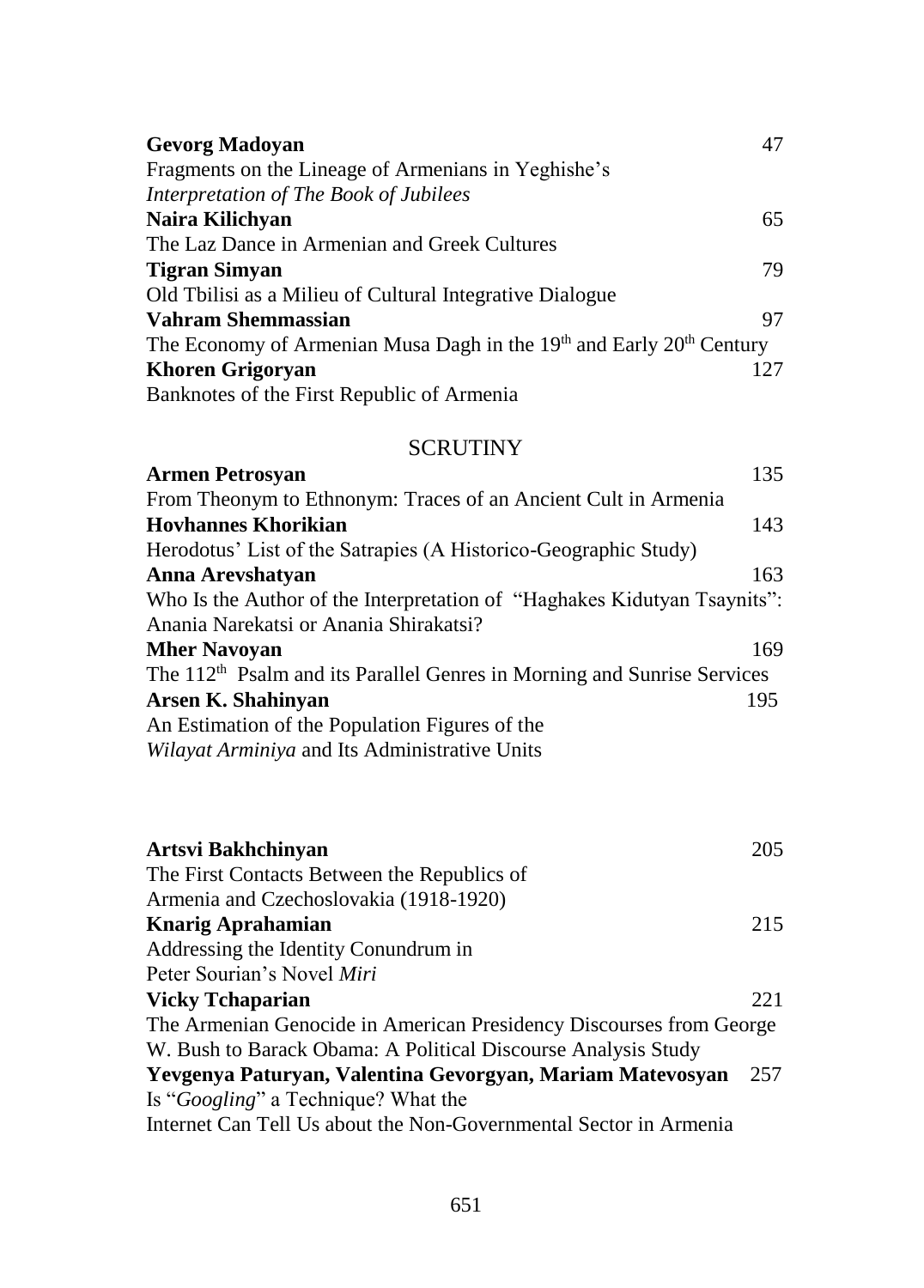| <b>Ashot Hayrapetyan</b>                                       | 269 |
|----------------------------------------------------------------|-----|
| Word Formation as a Means to Realize the                       |     |
| Communicative Function of Language                             |     |
| UNPUBLISHED DOCUMENTS                                          |     |
| <b>Karine Alexanian</b>                                        | 283 |
| Local Governance In the Alexandropole District During          |     |
| Turkish Military Occupation (May-December 1918)                |     |
| <b>Antranik Dakessian</b>                                      | 301 |
| Folkloric Jewels in the Hadjin Dialect                         |     |
| <b>Karine Rafaelyan</b>                                        | 309 |
| Derenik Demirchyan's Recently Discovered Manuscript Titled     |     |
| "Discussion on the Issues of Nagorno Karabagh and Nakhichevan" |     |
| Vartan Matiossian                                              | 339 |
| Newly-Discovered Letters Addressed to Teotig                   |     |
| <b>Zaven Messerlian</b>                                        | 377 |
| Efforts Towards the Recognition of the                         |     |
| Armenian Genocide by the Swiss Parliament                      |     |
|                                                                |     |

## BRIEFINGS

| 389 |
|-----|
|     |
| 403 |
|     |
|     |
| 411 |
|     |
| 425 |
|     |
|     |
| 433 |
|     |
| 451 |
|     |
|     |

## MEMOIRES

| <b>Hranush Kharatian</b>                                          |     |     |
|-------------------------------------------------------------------|-----|-----|
| The Middle Period of the 20 <sup>th</sup> Century (the Islamized, | the | 465 |
| Islamicized, the Alevized, and the                                |     |     |
| Concealed Armenians in Turkey) II                                 |     |     |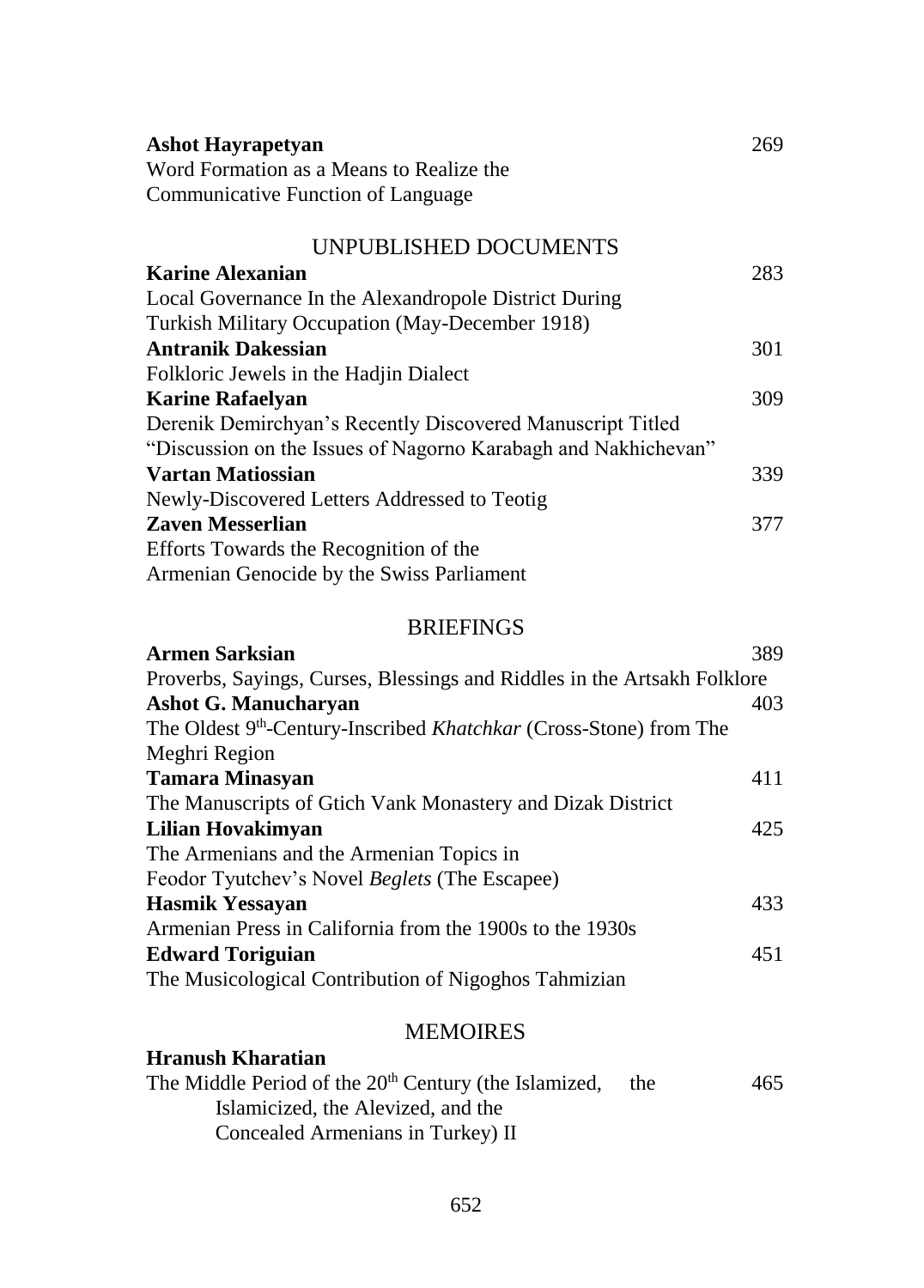| The Only Armenian Family of Danaburan Village                  | 479 |
|----------------------------------------------------------------|-----|
| I Have Nothing to Be Afraid of Anymore. They Have Done         | 485 |
| Everything to Us                                               |     |
| Istanbul Armenians Perceive the Armenianness of the            | 497 |
| Anatolia Armenians as Little and Their Kurdishness as Big      |     |
| The Tunceli Armenian                                           | 502 |
| The Origin of an Individual, No Matter How You Cover It,       | 511 |
| Is Somehow Discovered                                          |     |
| I Am Not an Armenian, Of Course, Though All My Relatives,      | 519 |
| Indeed, Seem to Be Armenians                                   |     |
| There Is No Hatred towards the Israelis, the                   | 524 |
| Greeks and the Georgians. The Huge Hatred Is for the Armenians |     |
| They Don't Deny Their Armenianness, but They Have              | 539 |
| Assimilated Too Much, and Have Become Muslims                  |     |

#### BOOK REVIEWS

| Ani Kojoyan                                                             | 563 |
|-------------------------------------------------------------------------|-----|
| Ireland and Armenia: Studies in Language, History and Narrative, Maxim  |     |
| Fomin, Alvard Jivanyan, Seamus Mac Mathuna (eds.)                       |     |
| <b>Varty Keshishian</b>                                                 | 567 |
| Sen Arevshatyan, Sargis Beriatsi, About the World and Other specific    |     |
| <i>Things</i>                                                           |     |
| <b>Raffi Gergian</b>                                                    | 573 |
| Claude Mutafian, L'Arménie du Levant ( $XI^e$ -XIV <sup>e</sup> siècle) |     |
| <b>Theofanis Malkidis</b>                                               | 575 |
| Varoujean Poghosyan, Le Désastre de Smyrne de 1922 (Recueil de          |     |
| Documents)                                                              |     |
|                                                                         |     |

**Vartan Matiossian** 577 Antranik Dakessian & Armen Urneshlian, *The Lebanese-Armenian Book, 1894-2012. A Bibliographic List*

#### **NECROLOGY**

Vahan Sargsian (1954-2011), Bedros Hadjian (1933-2012), Nikolay Kotandjian (1948-2013), Marjorie Housepian-Dobkin (1922-2013), Babken Harutunian (1941-2013), Rouben Gasparian (1962-2013), Edik Zohrapian (1939-2013), Almast Zakarian (1923-2013), Bouris Zourabov (1945-2013), Araxi Sarian (1937-2013), Mher Karapetian (1939-2013), Archb. Arsen Berberian (1937-2013)